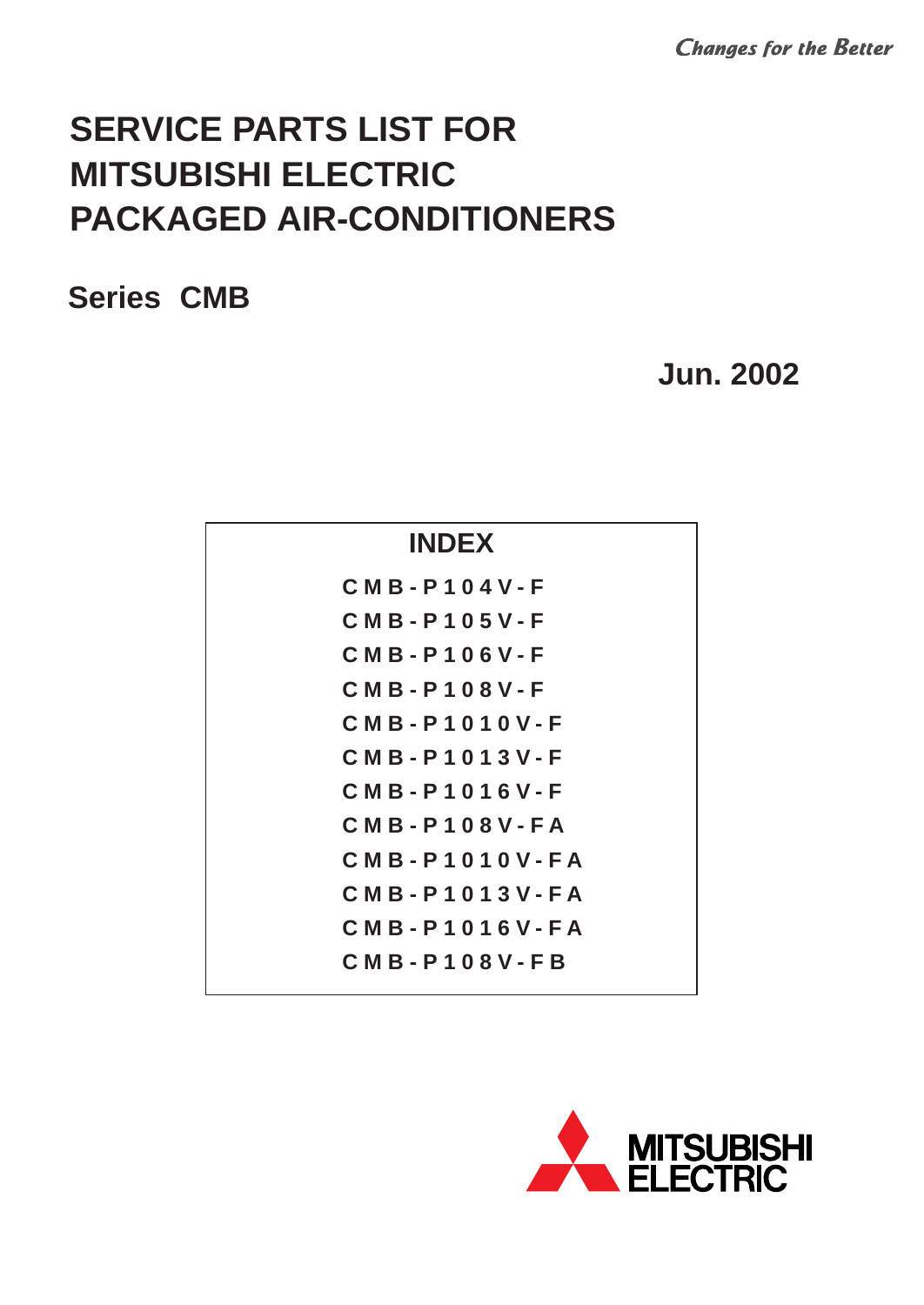#### CMB-P104,105,106,108,1010,1013,1016V-F CMB-P108,1010,1013,1016V-FA **CMB-P108V-FB** EXTERNAL PARTS FUNCTIONAL PARTS



|     |                      |                             |            | Q'ty / Set   |              |              |              |              |                    |              |     |                                                          |    |    |      |                  |       |
|-----|----------------------|-----------------------------|------------|--------------|--------------|--------------|--------------|--------------|--------------------|--------------|-----|----------------------------------------------------------|----|----|------|------------------|-------|
| No. | Part No.             | Part Name                   | Dwg. No.   | -P           | -P           |              |              |              |                    |              |     |                                                          | -P | -P | $-P$ | Spec.            | Price |
|     |                      |                             |            | 104<br>$V-F$ | 105<br>V-F   | 106<br>$V-F$ | 108<br>$V-F$ | $V-F$        | 1010 1013<br>$V-F$ | 1016         | 108 | 1010 1013 1016<br>V-F   V-FA   V-FA   V-FA   V-FA   V-FB |    |    | 108  |                  |       |
|     | R61 H35 529          | Drain pan                   | W256135G10 | 1            | $\mathbf{1}$ | $\mathbf{1}$ | $\mathbf{1}$ | $\mathbf{1}$ |                    |              |     |                                                          |    |    | 1    |                  |       |
| 2   | R61 M82 529          | Drain pan                   | W256135G19 |              |              |              |              |              | $\mathbf{1}$       | $\mathbf{1}$ |     |                                                          |    |    |      | CMB <sub>F</sub> |       |
| 3   | R61 M84 529          | Drain pan                   | W122290G15 |              |              |              |              |              |                    |              | 1   | 1                                                        | 1  | 1  |      | CMB-P-F          |       |
| 4   |                      | R61 M77 125 Beam ass'y 4    | W647171G01 | $\mathbf{1}$ |              |              |              |              |                    |              |     |                                                          |    |    |      |                  |       |
| 5   |                      | R61 M78 125 Beam ass'y 5    | W647171G02 |              | $\mathbf{1}$ |              |              |              |                    |              |     |                                                          |    |    |      |                  |       |
| 6   |                      | R61 M79 125 Beam ass'y 6    | W647171G03 |              |              | $\mathbf{1}$ |              |              |                    |              |     |                                                          |    |    |      |                  |       |
| 7   |                      | R61 M80 125 Beam ass'y 8    | W647171G04 |              |              |              | $\mathbf{1}$ |              |                    |              |     |                                                          |    |    | 1    |                  |       |
| 8   |                      | R61 M81 125 Beam ass'y 10   | W647171G05 |              |              |              |              | $\mathbf{1}$ |                    |              |     |                                                          |    |    |      |                  |       |
| 9   |                      | R61 M82 125 Beam ass'y 13   | W647172G03 |              |              |              |              |              | $\mathbf{1}$       |              |     |                                                          |    |    |      |                  |       |
| 10  |                      | R61 M83 125 Beam ass'y 16   | W647172G04 |              |              |              |              |              |                    | $\mathbf{1}$ |     |                                                          |    |    |      |                  |       |
| 11  |                      | R61 M84 125 Beam ass'y 8FA  | W647173G09 |              |              |              |              |              |                    |              | 1   |                                                          |    |    |      |                  |       |
| 12  |                      | R61 M85 125 Beam ass'y 10FA | W647173G10 |              |              |              |              |              |                    |              |     | 1                                                        |    |    |      |                  |       |
| 13  |                      | R61 M86 125 Beam ass'y 13FA | W647173G11 |              |              |              |              |              |                    |              |     |                                                          | 1  |    |      |                  |       |
| 14  |                      | R61 M87 125 Beam ass'y 16FA | W647173G12 |              |              |              |              |              |                    |              |     |                                                          |    | 1  |      |                  |       |
| 15  | R61 H35 306          | Fixture                     | W875562H01 | 4            | 5            | 6            | 8            |              | 10 13 16 8         |              |     | 10 13 16                                                 |    |    | 8    |                  |       |
| 16  | R61 M77 653 Panel U  | F <sub>104</sub>            | W646945H01 | 1            | 1            | 1            | 1            | 1            |                    |              |     |                                                          |    |    | 1    |                  |       |
| 17  | R61 M82 653 Panel U  | F <sub>1013</sub>           | W646945H02 |              |              |              |              |              | 1                  | $\mathbf{1}$ |     |                                                          |    |    |      |                  |       |
| 18  |                      | R61 M84 653 Panel U FA108   | W646945H03 |              |              |              |              |              |                    |              |     | 1                                                        | 1  | 1  |      |                  |       |
| 19  | R61 M77 662 Panel SL |                             | W646947H02 | 1            | $\mathbf{1}$ | $\mathbf{1}$ | $\mathbf{1}$ | 1            | 1                  | $\mathbf{1}$ |     |                                                          |    |    |      |                  |       |
| 20  | R61 M77 661          | Panel SR                    | W646937H02 | 1            | $\mathbf{1}$ | 1            | 1            | 1            | 1                  | 1            |     |                                                          |    |    | 1    |                  |       |
| 21  | R61 M80 662 Panel SL |                             | W646935H01 |              |              |              |              |              |                    |              | 1   | 1                                                        | 1  | 1  |      |                  |       |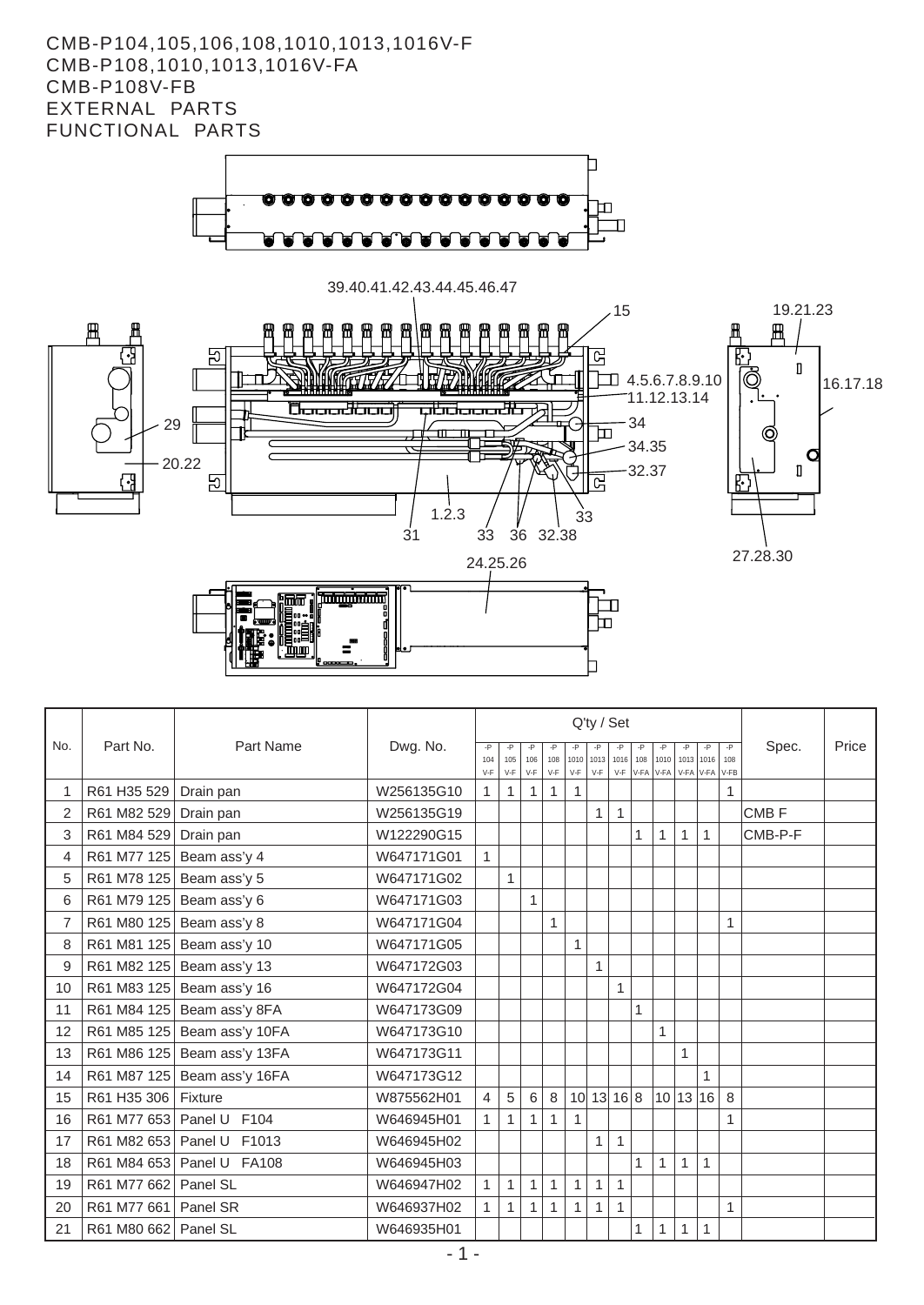#### CMB-P104,105,106,108,1010,1013,1016V-F CMB-P108,1010,1013,1016V-FA CMB-P108V-FB EXTERNAL PARTS FUNCTIONAL PARTS

|     |             |                        |            | Q'ty / Set     |              |                |                |                      |                |                |             |                |                |                |                |                              |       |
|-----|-------------|------------------------|------------|----------------|--------------|----------------|----------------|----------------------|----------------|----------------|-------------|----------------|----------------|----------------|----------------|------------------------------|-------|
| No. | Part No.    | Part Name              | Dwg. No.   | -Р<br>104      | -Р<br>105    | 106            | 108            | 1010                 | 1013           | 1016           | 108         | 1010           | 1013           | 1016           | -Р<br>108      | Spec.                        | Price |
|     |             |                        |            | $V-F$          | $V-F$        | V-F            | $V-F$          | V-F                  | $V-F$          | $V-F$          | V-FA        | V-FA           | V-FA           | V-FA           | V-FB           |                              |       |
| 22  | R61 M80 661 | Panel SR               | W646934H01 |                |              |                |                |                      |                |                | 1           | 1              | 1              | $\mathbf{1}$   |                |                              |       |
| 23  | R61 M88 662 | Panel SL               | W646936H02 |                |              |                |                |                      |                |                |             |                |                |                | 1              |                              |       |
| 24  | R61 M77 690 | Cover B F104           | W893271H01 | 1              | 1            | $\mathbf{1}$   | 1              | $\mathbf{1}$         |                |                |             |                |                |                | 1              |                              |       |
| 25  | R61 M82 690 | Cover B F1013          | W893271H04 |                |              |                |                |                      | 1              | $\mathbf{1}$   |             |                |                |                |                |                              |       |
| 26  | R61 M84 690 | Cover B FA108          | W893271H05 |                |              |                |                |                      |                |                | 1           | 1              | 1              | 1              |                |                              |       |
| 27  | R61 M77 667 | Cover L                | W893273H01 | 1              | 1            | 1              | 1              | 1                    | 1              | $\mathbf{1}$   |             |                |                |                |                |                              |       |
| 28  | R61 M84 667 | Cover L                | W893268H01 |                |              |                |                |                      |                |                | 1           | $\mathbf{1}$   | $\mathbf{1}$   | $\mathbf{1}$   |                |                              |       |
| 29  | R61 M84 668 | Cover <sub>R</sub>     | W893269H01 |                |              |                |                |                      |                |                | 1           | 1              | 1              | 1              |                |                              |       |
| 30  | R61 M88 668 | Cover FB               | W893270H01 |                |              |                |                |                      |                |                |             |                |                |                | $\mathbf{1}$   |                              |       |
| 31  | R61 Y09 243 | Solenoid valve coil    | P631241X01 |                |              |                |                | 12 15 18 24 30 39 48 |                |                |             |                |                |                |                | 24 30 39 48 24 SR14D C, ASSY |       |
| 32  | R61 Y07 243 | Solenoid valve coil    | P631245X01 |                |              |                |                |                      |                | 2              | 2           | 2              | $\overline{2}$ |                |                | LD24514                      |       |
| 33  | R61 670 202 | Thermistor             | P425496X01 | 4              | 4            | $\overline{4}$ | $\overline{4}$ | $\overline{4}$       | $\overline{4}$ | 4              | 4           | $\overline{4}$ | 4              | $\overline{4}$ | $\overline{2}$ |                              |       |
| 34  | R61 364 401 | Linear expansion valve | P632259X01 | $\overline{c}$ | 2            | 2              | 2              | $\overline{2}$       | 2              | 2              | 2           | 2              | $\overline{c}$ | $\overline{c}$ |                | EDM1004MD-4                  |       |
| 35  | R61 358 401 | Linear expansion valve | P632255X01 |                |              |                |                |                      |                |                |             |                |                |                | $\mathbf{1}$   | <b>EDM-402</b>               |       |
| 36  | R61 331 288 | Pressure sensor        | P419110X01 | $\overline{c}$ | $\mathbf 2$  | $\sqrt{2}$     | $\sqrt{2}$     | $\sqrt{2}$           | $\overline{c}$ | $\overline{c}$ | $\mathbf 2$ | $\overline{2}$ | $\mathbf 2$    | $\mathbf 2$    |                |                              |       |
| 37  | R61 K32 232 | Solenoid valve         | P631242X01 |                |              |                |                |                      |                |                | 1           | 1              | $\mathbf{1}$   | 1              |                | VF10100                      |       |
| 38  | R61 Y02 232 | Solenoid valve         | P631243X01 |                |              |                |                |                      |                |                | 1           | 1              | 1              | 1              |                | VF20100                      |       |
| 39  | R61 M77 232 | Solenoid valve         | P631257X01 | $\mathbf{1}$   |              |                |                |                      |                |                |             |                |                |                |                | BSR24K                       |       |
| 40  | R61 M78 232 | Solenoid valve         | P631258X01 |                | $\mathbf{1}$ |                |                |                      | $\mathbf{1}$   |                |             |                |                |                |                | BSR25K                       |       |
| 41  | R61 M79 232 | Solenoid valve         | P631259X01 |                |              | 1              |                |                      |                |                |             |                |                |                |                | BSR26K                       |       |
| 42  | R61 M80 232 | Solenoid valve         | P631260X01 |                |              |                | $\mathbf{1}$   |                      |                | 1              |             |                |                |                | $\mathbf{1}$   | BSR28K                       |       |
| 43  | R61 M81 232 | Solenoid valve         | P631261X01 |                |              |                |                | 1                    |                |                |             |                |                |                |                | <b>BSR210K</b>               |       |
| 44  | R61 M82 232 | Solenoid valve         | P631262X01 |                |              |                |                |                      | 1              | 1              |             |                | 1              | 1              |                | BSR28KB                      |       |
| 45  | R61 M85 232 | Solenoid valve         | P631263X01 |                |              |                |                |                      |                |                |             | 1              |                |                |                | BSR210KA                     |       |
| 46  | R61 M86 232 | Solenoid valve         | P631264X01 |                |              |                |                |                      |                |                |             |                | 1              |                |                | BSR25KA                      |       |
| 47  | R61 M84 232 | Solenoid valve         | P631265X01 |                |              |                |                |                      |                |                | 1           |                |                | $\mathbf{1}$   |                | BSR28KA                      |       |
|     |             |                        |            |                |              |                |                |                      |                |                |             |                |                |                |                |                              |       |
|     |             |                        |            |                |              |                |                |                      |                |                |             |                |                |                |                |                              |       |
|     |             |                        |            |                |              |                |                |                      |                |                |             |                |                |                |                |                              |       |
|     |             |                        |            |                |              |                |                |                      |                |                |             |                |                |                |                |                              |       |
|     |             |                        |            |                |              |                |                |                      |                |                |             |                |                |                |                |                              |       |
|     |             |                        |            |                |              |                |                |                      |                |                |             |                |                |                |                |                              |       |
|     |             |                        |            |                |              |                |                |                      |                |                |             |                |                |                |                |                              |       |
|     |             |                        |            |                |              |                |                |                      |                |                |             |                |                |                |                |                              |       |
|     |             |                        |            |                |              |                |                |                      |                |                |             |                |                |                |                |                              |       |
|     |             |                        |            |                |              |                |                |                      |                |                |             |                |                |                |                |                              |       |
|     |             |                        |            |                |              |                |                |                      |                |                |             |                |                |                |                |                              |       |
|     |             |                        |            |                |              |                |                |                      |                |                |             |                |                |                |                |                              |       |
|     |             |                        |            |                |              |                |                |                      |                |                |             |                |                |                |                |                              |       |
|     |             |                        |            |                |              |                |                |                      |                |                |             |                |                |                |                |                              |       |
|     |             |                        |            |                |              |                |                |                      |                |                |             |                |                |                |                |                              |       |
|     |             |                        |            |                |              |                |                |                      |                |                |             |                |                |                |                |                              |       |
|     |             |                        |            |                |              |                |                |                      |                |                |             |                |                |                |                |                              |       |
|     |             |                        |            |                |              |                |                |                      |                |                |             |                |                |                |                |                              |       |
|     |             |                        |            |                |              |                |                |                      |                |                |             |                |                |                |                |                              |       |
|     |             |                        |            |                |              |                |                |                      |                |                |             |                |                |                |                |                              |       |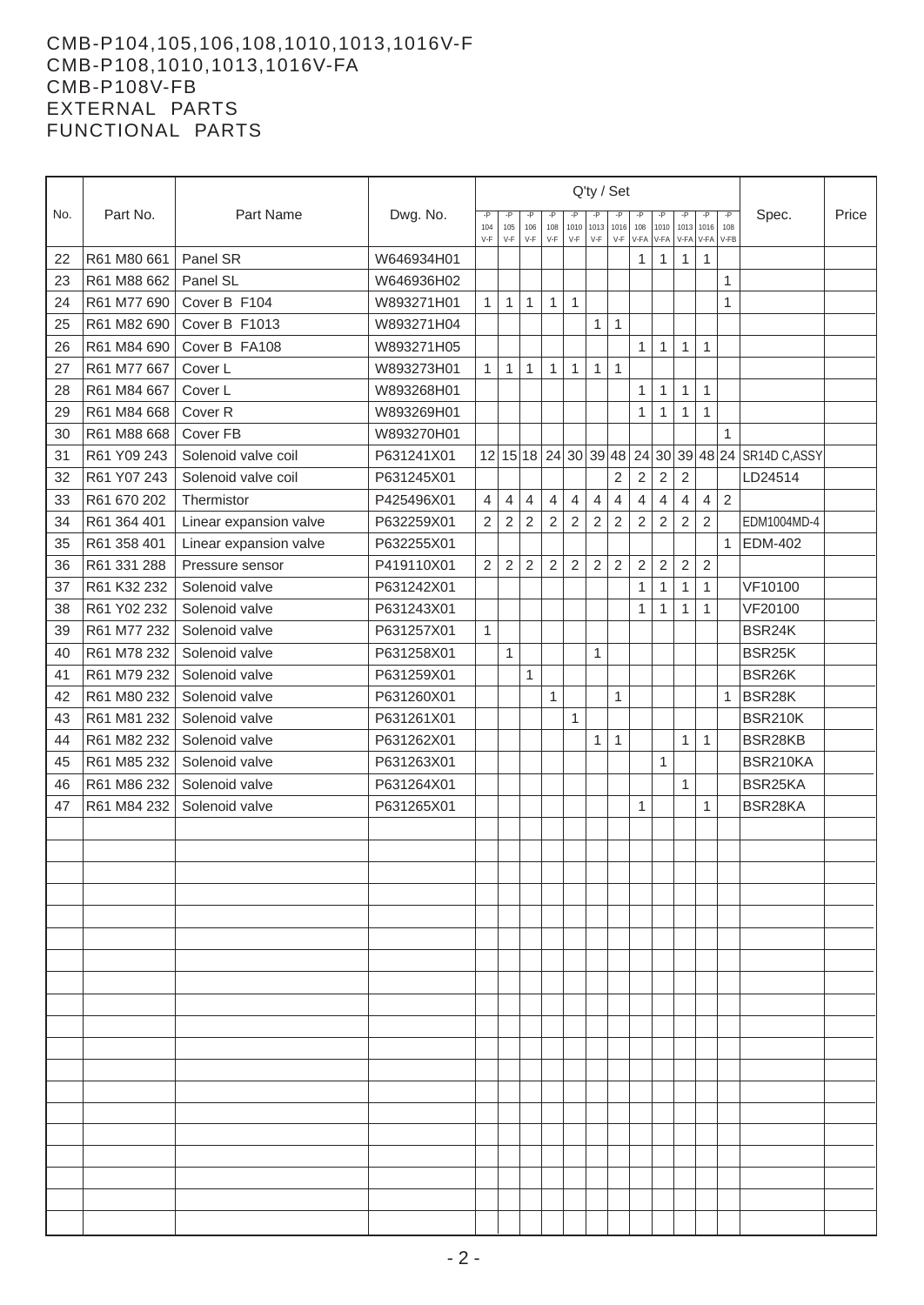#### CMB-P104,105,106,108,1010,1013,1016V-F CMB-P108,1010,1013,1016V-FA CMB-P108V-FB CONTROL BOX PARTS



|     |             | Q'ty / Set                           |            |                      |                    |                    |                    |                      |              |                       |                   |                    |                   |                        |              |       |       |
|-----|-------------|--------------------------------------|------------|----------------------|--------------------|--------------------|--------------------|----------------------|--------------|-----------------------|-------------------|--------------------|-------------------|------------------------|--------------|-------|-------|
| No. | Part No.    | Part Name                            | Dwg. No.   | $-P$<br>104<br>$V-F$ | -P<br>105<br>$V-F$ | -P<br>106<br>$V-F$ | -P<br>108<br>$V-F$ | $1010$ 1013<br>$V-F$ | $V-F$        | -P<br> 1016 <br>$V-F$ | -P<br>108<br>V-FA | -P<br>1010<br>V-FA | $-P$<br>1013 1016 | $-P$<br>V-FA V-FA V-FB | $-P$<br>108  | Spec. | Price |
| 101 | R61 Y02 715 | <b>Terminal bed</b>                  | W834188H02 | $\mathbf{1}$         | $\mathbf{1}$       | $\mathbf{1}$       | $\mathbf{1}$       | $\mathbf{1}$         | $\mathbf{1}$ | $\mathbf{1}$          | 1                 | 1                  | $\mathbf{1}$      | $\mathbf{1}$           | $\mathbf{1}$ |       |       |
| 102 | R61 979 247 | <b>Terminal bed</b>                  | P436110X01 | 1                    | $\mathbf{1}$       | $\mathbf{1}$       | $\mathbf{1}$       | $\mathbf{1}$         | $\mathbf{1}$ | $\mathbf{1}$          | $\mathbf{1}$      | $\mathbf{1}$       | 1                 | $\mathbf{1}$           | $\mathbf{1}$ |       |       |
| 103 | R61 Y20 260 | Transformer                          | P715859X02 | $\mathbf{1}$         | $\mathbf{1}$       | $\mathbf{1}$       | $\mathbf{1}$       | $\mathbf{1}$         | $\mathbf{1}$ | $\mathbf{1}$          | $\mathbf{1}$      | $\mathbf{1}$       | $\mathbf{1}$      | 1                      | 1            |       |       |
| 104 |             | R61 M77 280 Board ass'y (CMB-F)      | W266227G03 | $\mathbf{1}$         | $\mathbf{1}$       | $\mathbf{1}$       | $\mathbf{1}$       | 1                    | $\mathbf{1}$ | $\mathbf{1}$          | $\mathbf{1}$      | 1                  | 1                 | $\mathbf{1}$           | $\mathbf{1}$ |       |       |
| 105 |             | R61 M80 280 Board ass'y (RELAY4-10)  | W629508G03 |                      |                    |                    | 1                  | 1                    |              |                       | $\mathbf{1}$      | 1                  |                   |                        | 1            |       |       |
| 106 |             | R61 M82 280 Board ass'y (RELAY10-16) | W262948G03 |                      |                    |                    |                    |                      | $\mathbf{1}$ | $\mathbf{1}$          |                   |                    | $\mathbf{1}$      | $\mathbf{1}$           |              |       |       |
|     |             |                                      |            |                      |                    |                    |                    |                      |              |                       |                   |                    |                   |                        |              |       |       |
|     |             |                                      |            |                      |                    |                    |                    |                      |              |                       |                   |                    |                   |                        |              |       |       |
|     |             |                                      |            |                      |                    |                    |                    |                      |              |                       |                   |                    |                   |                        |              |       |       |
|     |             |                                      |            |                      |                    |                    |                    |                      |              |                       |                   |                    |                   |                        |              |       |       |
|     |             |                                      |            |                      |                    |                    |                    |                      |              |                       |                   |                    |                   |                        |              |       |       |
|     |             |                                      |            |                      |                    |                    |                    |                      |              |                       |                   |                    |                   |                        |              |       |       |
|     |             |                                      |            |                      |                    |                    |                    |                      |              |                       |                   |                    |                   |                        |              |       |       |
|     |             |                                      |            |                      |                    |                    |                    |                      |              |                       |                   |                    |                   |                        |              |       |       |
|     |             |                                      |            |                      |                    |                    |                    |                      |              |                       |                   |                    |                   |                        |              |       |       |
|     |             |                                      |            |                      |                    |                    |                    |                      |              |                       |                   |                    |                   |                        |              |       |       |
|     |             |                                      |            |                      |                    |                    |                    |                      |              |                       |                   |                    |                   |                        |              |       |       |
|     |             |                                      |            |                      |                    |                    |                    |                      |              |                       |                   |                    |                   |                        |              |       |       |
|     |             |                                      |            |                      |                    |                    |                    |                      |              |                       |                   |                    |                   |                        |              |       |       |
|     |             |                                      |            |                      |                    |                    |                    |                      |              |                       |                   |                    |                   |                        |              |       |       |
|     |             |                                      |            |                      |                    |                    |                    |                      |              |                       |                   |                    |                   |                        |              |       |       |